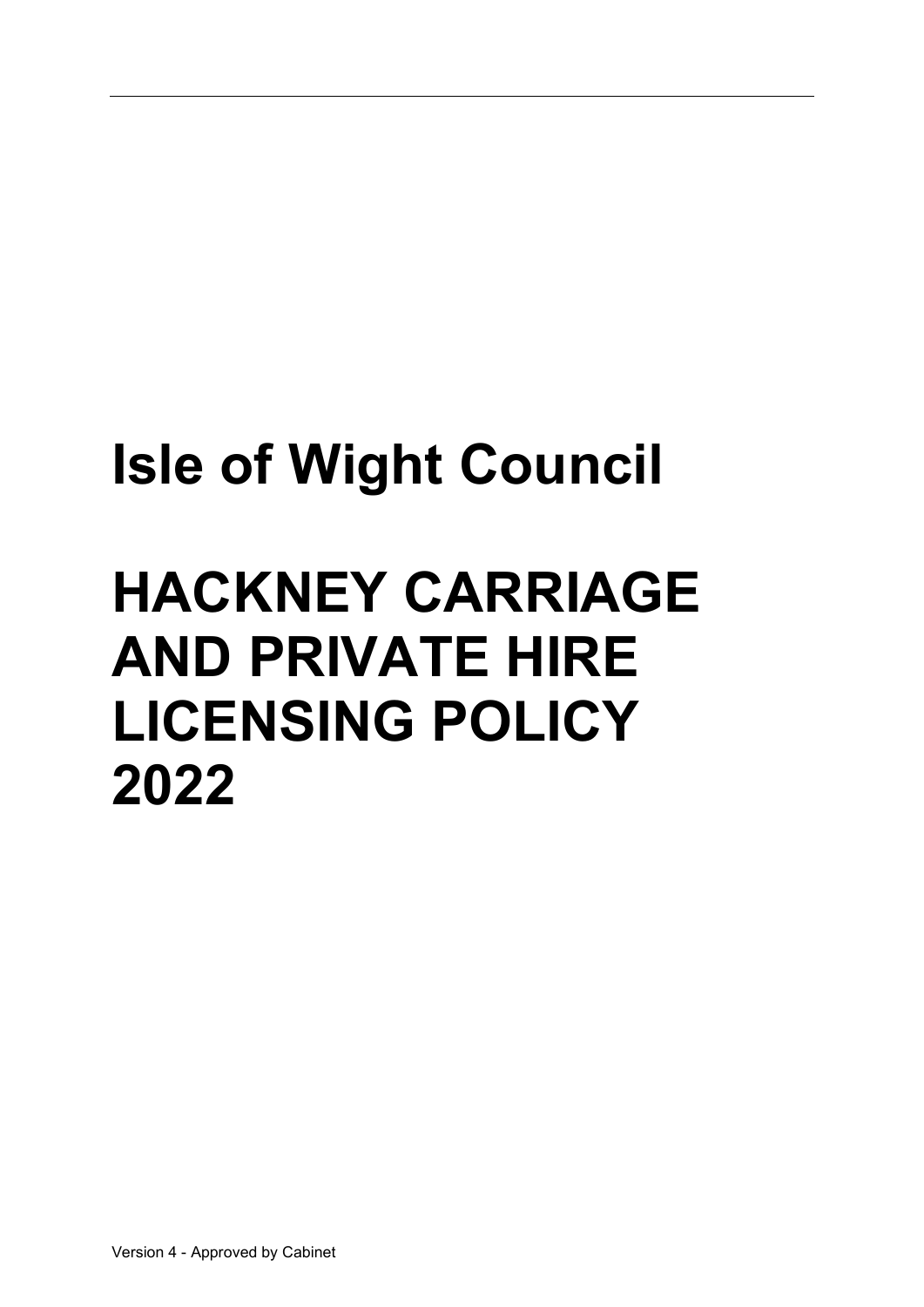

# Document Information

| Title:<br><b>Status:</b>                        | Hackney Carriage and Private Hire Licensing Policy<br>Initial Draft for Consideration                                                                                                                                    |
|-------------------------------------------------|--------------------------------------------------------------------------------------------------------------------------------------------------------------------------------------------------------------------------|
| <b>Current Version:</b>                         | 4                                                                                                                                                                                                                        |
| Author:<br><b>Sponsor:</b>                      | Kevin Winchcombe<br>Team Manager - Licensing & Business Support<br>Regulatory Services, Jubilee Stores, The Quay,<br>Newport, Isle of Wight, PO30 2EH<br>kevin.winchcombe@iow.gov.uk<br>(01983) 823159<br>Amanda Gregory |
|                                                 | <b>Strategic Manager for Regulatory and Community Safety</b><br><b>Services</b>                                                                                                                                          |
| <b>Consultation:</b>                            | Licence Holders and Public                                                                                                                                                                                               |
| <b>Approved by:</b><br><b>Approval Date:</b>    |                                                                                                                                                                                                                          |
| <b>Review Frequency:</b><br><b>Next Review:</b> | Every 5 Years                                                                                                                                                                                                            |

| <b>Version History</b> |               |                                 |  |  |
|------------------------|---------------|---------------------------------|--|--|
| <b>Version</b>         | <b>Date</b>   | <b>Description</b>              |  |  |
|                        | October 2021  | Initial Draft for Consideration |  |  |
| 2                      | November 2021 | After Consultation – Changes    |  |  |
| 3                      | December 21   | For Approval                    |  |  |
| 4                      | 13 January 22 | <b>Approved by Cabinet</b>      |  |  |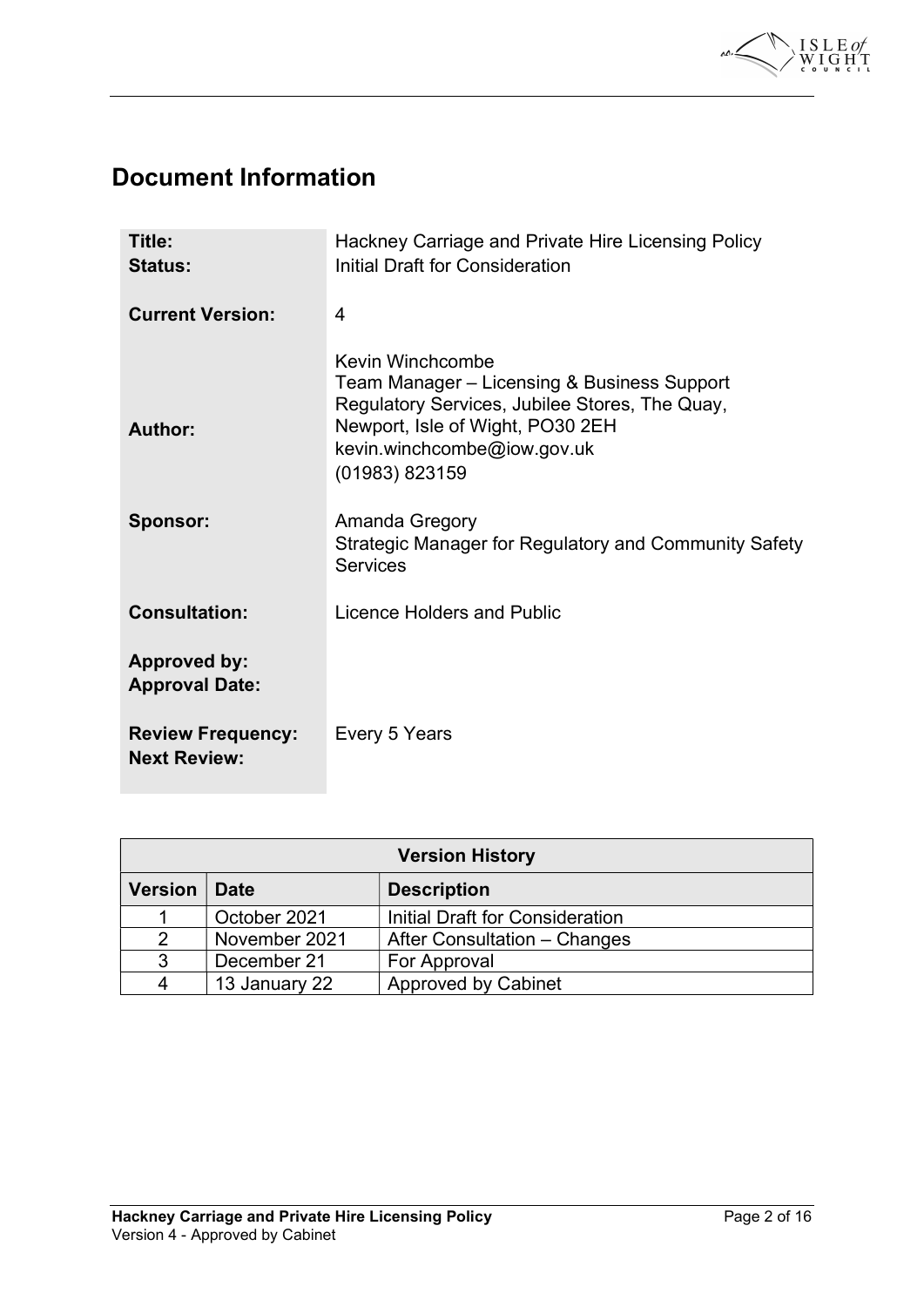

# **Contents Page 2018**

| 1 <sub>1</sub> |                                                                  |  |
|----------------|------------------------------------------------------------------|--|
| 2.             |                                                                  |  |
| 3.             |                                                                  |  |
| 4.             |                                                                  |  |
| 5.             |                                                                  |  |
| 6.             | Hackney Carriage Proprietor Licence (Hackney Carriage Vehicles)8 |  |
| 7.             |                                                                  |  |
| 8.             |                                                                  |  |
| 9.             |                                                                  |  |
| 10.            |                                                                  |  |
| 11.            | Hackney Carriage and Private Hire Driver Licence13               |  |
| 12.            | Transfer of Interest (New Owners of Licensed Vehicles)15         |  |
| 13.            |                                                                  |  |
| 14.            |                                                                  |  |
| 15.            |                                                                  |  |
| 16.            |                                                                  |  |
|                |                                                                  |  |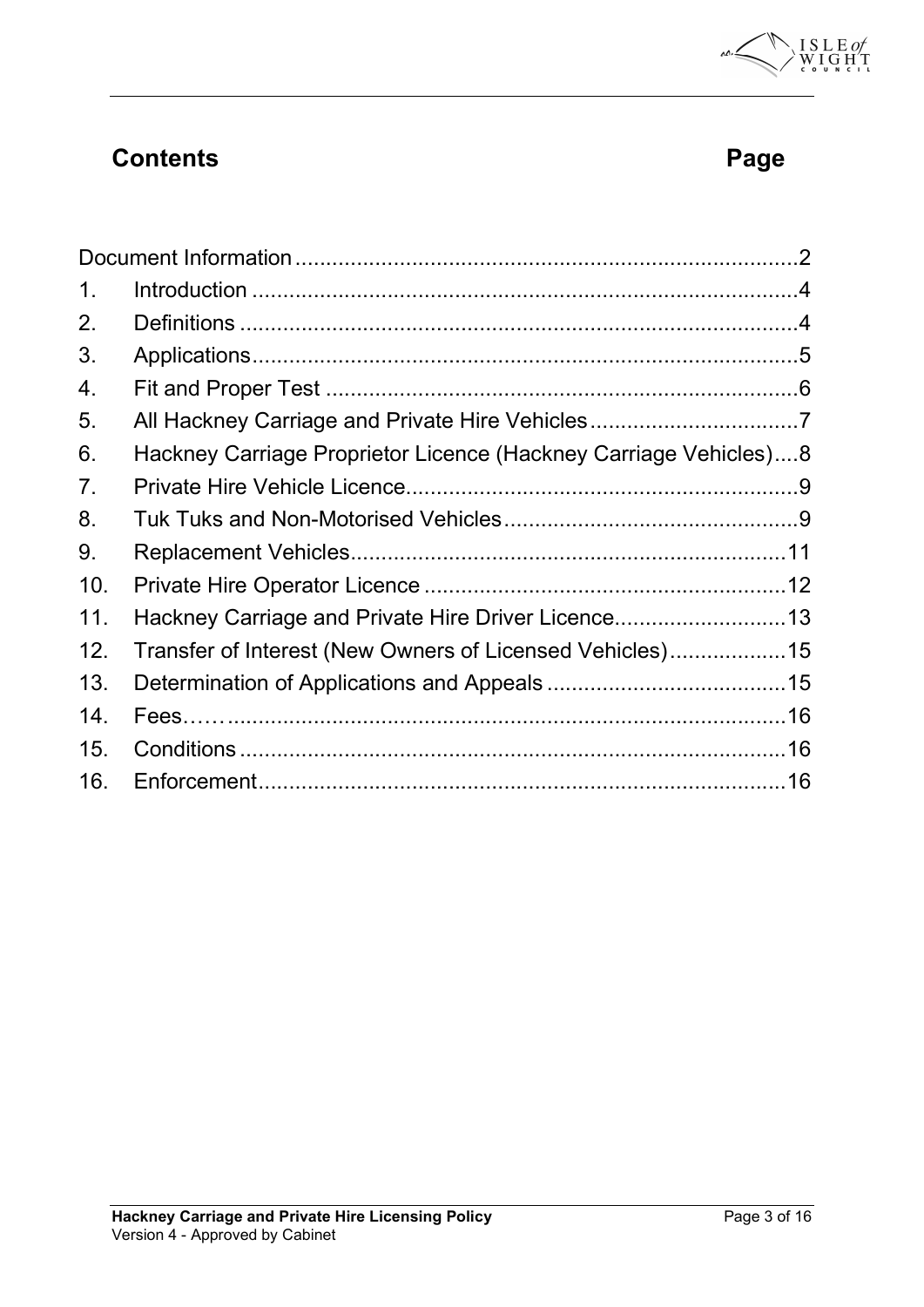

# Introduction

- 1.1 This policy will become effective on 31 January 2022.
- 1.2 This policy has been written after considering the provisions of the Local Government (Miscellaneous Provisions) Act 1976 (LGMPA), which provides Isle of Wight Council (the "Council") with the powers to carry out licensing functions in respect of Hackney Carriage and Private Hire vehicles, drivers and operators.
- 1.3 It also takes account of the Statutory Taxi and Private Hire Vehicle Standards ("the Standards") issued under the Policing and Crime Act 2017 that were published in July 2020. Whilst the focus of the standards is on protecting children and vulnerable adults, all passengers will benefit from the recommendations contained in it.
- 1.4 There is a consensus that common core minimum standards are required to better regulate the taxi and private hire vehicle sector, and the recommendations in the standards are the result of detailed discussion with the trade, regulators and safety campaign groups.
- 1.5 The Department of Transport expects the recommendations contained in the standards to be implemented unless there is a compelling local reason not to. On this basis regard will now be had to the standards across all areas of the taxi and private hire licensing regime.
- 1.6 In setting out its policy, the Council seeks to promote the following objectives:
	- The protection of public health and safety,
	- The maintenance of a professional and respected hackney carriage and private hire trade, and
	- Access to an efficient and effective transport service.
- 1.7 The aim of this policy is to ensure there is consistency in the application processes and the enforcement of licences relating to:
	- Hackney Carriage Vehicles (including pedicabs and horse drawn vehicles)
	- Private Hire Vehicles
	- Replacement Hackney Carriage or Private Hire Vehicles
	- Drivers of licensed vehicles
	- Private Hire Operators
- 1.8 The council does not limit the number of Hackney Carriage, Private Hire Vehicle or Driver Licences. The Council believes that public demand will dictate the number required to serve the island's community.
- 2.2 Any departure from this Policy must be justified in writing and approved by a member of the Regulatory Services' Management Team.
- 1.9 This policy will be reviewed every five years. All legislative amendments will be made automatically. All other changes will be subject to a twenty-eight-day public consultation period. Any representations will be considered and determined by the Executive and if none are received, the Policy will automatically be updated.

## 2. Definitions

The following definitions will provide clarification for the purposes of this policy:

2.1 The Policy refers to the Isle of Wight Council's Hackney Carriage and Private Hire Licensing Policy.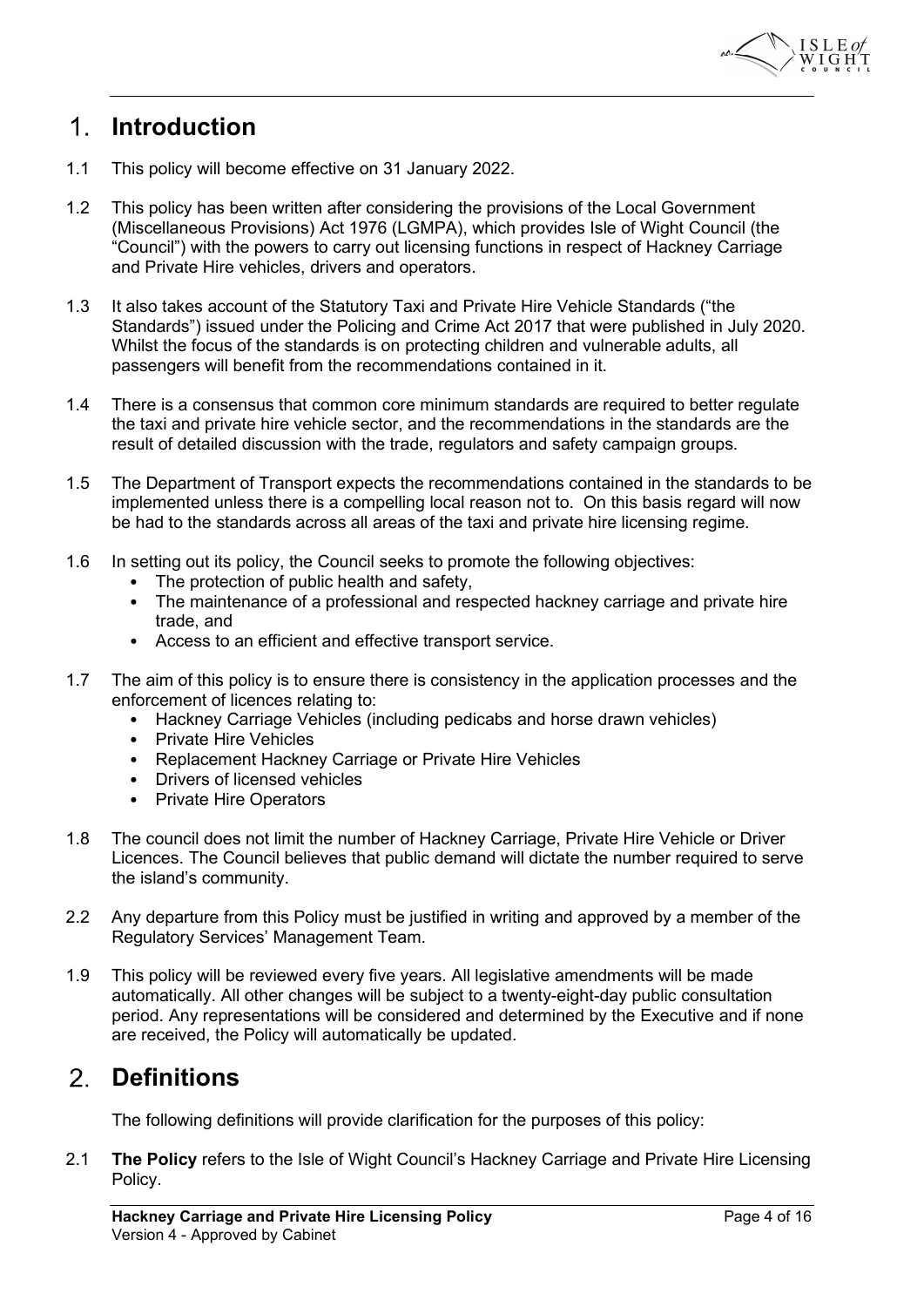

- 2.2 The Council or Licensing Authority means the Isle of Wight Council.
- 2.3 **Driver** means a person who has been granted a licence by the Council to drive a Taxi or a Private Hire Vehicle under Section 46, Town Police Clauses Act 1847 or Section 51, Local Government (Miscellaneous Provisions) Act 1976 respectively.
- 2.4 Licence means an authorisation that is granted by the Council to give permission for a person to carry out activities under the Town Police Clauses Act 1847 and/or Local Government (Miscellaneous Provisions) Act 1976.
- 2.5 **Operator** is the holder of a Private Hire Operator Licence granted by the Council under Section 55 of the Local Government (Miscellaneous Provisions) Act 1976.
- 2.6 Private Hire Vehicle is as defined in Section 80(1) of the Local Government (Miscellaneous Provisions) Act 1976 as a car which must be pre-booked with a private hire operator. This type of vehicle cannot stand on a rank or ply for hire.
- 2.7 **Taxi** means a hackney carriage (HC) as defined in the Town Police Clauses Act 1847. A vehicle that can carry passengers for hire and reward can be hailed by a prospective passenger and can park on a rank to await the approach of passengers, a car available for public hire. Pedicabs and horse drawn vehicles may also be licensed as Hackney Carriage Vehicles.
- 2.8 Taxi Proprietor means the holder of a Hackney Carriage Proprietor Licence granted by the Council under Section 37, Town Police Clauses Act 1847.
- 2.9 Licensed Vehicle means either a Hackney Carriage Vehicle (taxi) or a Private Hire Vehicle.
- 2.10 **Non- Motorised Vehicle** means a vehicle which is required to be licensed as a Hackney Carriage Vehicle but is not mechanically powered; these include horse drawn vehicles and pedicabs.
- 2.11 DFT means Department for Transport.
- 2.12 **DBS** means Disclosure and Barring Service.
- 2.13 Appeal is the means by which a decision made by the Licensing Authority can be reconsidered by the Magistrates' or the Crown Court.

# Applications

- 3.1 Applications for licences must meet the criteria outlined in the relevant section in this policy.
- 3.2 It is recommended that applicants contact the Licensing Department prior to making their application to ensure they understand the requirements.
- 3.3 In respect of renewal applications, failure to submit the application form and fee within 7 days after the renewal date will mean that any future application will be treated as a new application.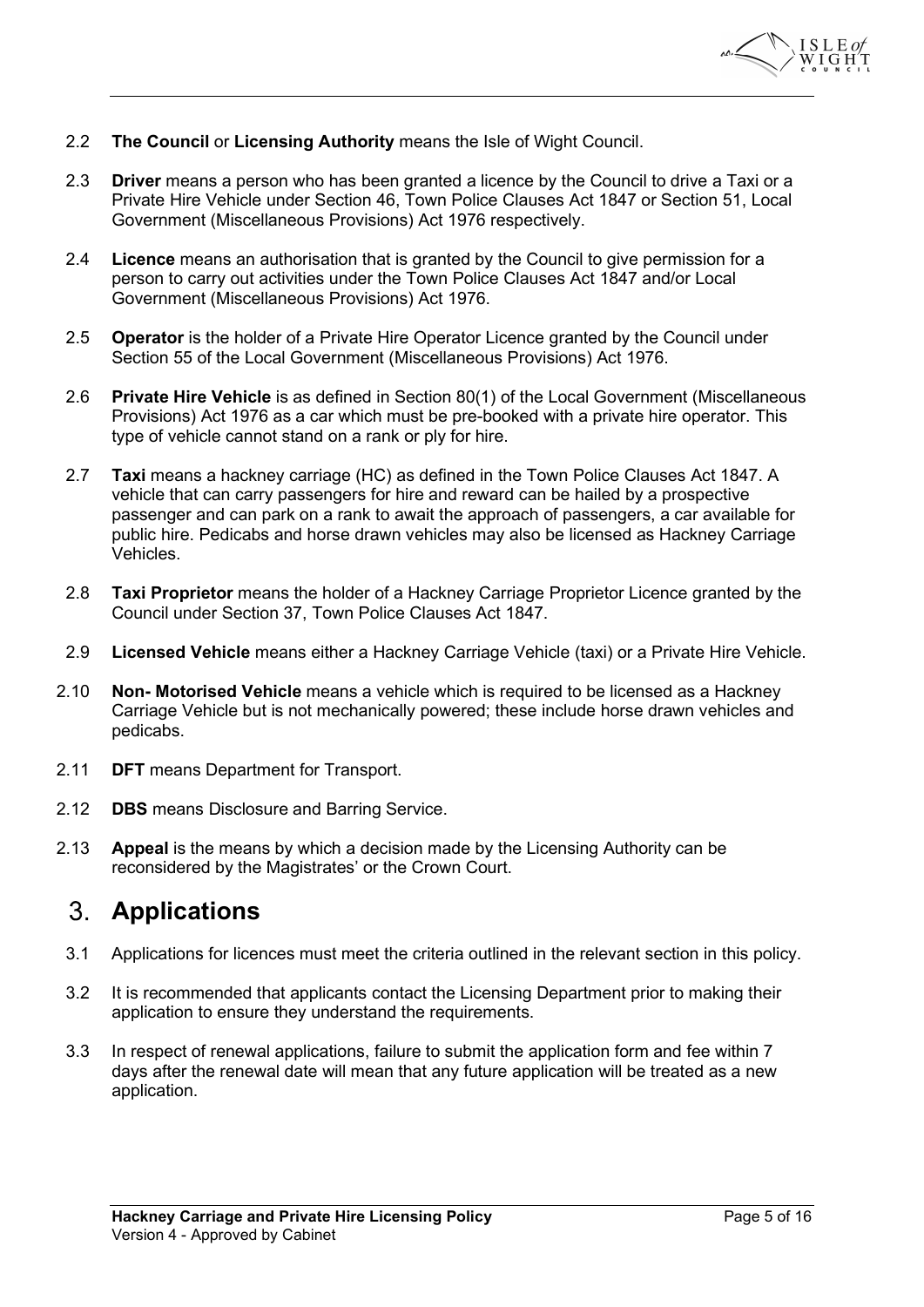

# Fit and Proper Test

- 4.1 Safeguarding the public is paramount and licensing authorities have a duty under the Standards to ensure that Drivers, Operators and Proprietors of vehicles are 'fit and proper' before a licence is granted or renewed. It may be helpful to think of this term as also meaning 'safe and suitable'.
- 4.2 In assessing if an individual is fit and proper, their criminal record is taken into account in line with the Council's Relevance of Convictions Policy. Motoring and criminal convictions must be disclosed in the application forms and criminal record disclosures from DBS are also required to be provided as part of the application processes (Enhanced disclosure for Drivers and Basic for Operators and Proprietors of vehicles).
- 4.3 Applicants who have had periods living or working outside of the UK (after reaching the age of 18), may be asked to produce criminal record information or a 'Certificate of Good Character' from overseas. Further information on obtaining this information from other countries can be found here: https://www.gov.uk/government/publications/criminal-recordschecks-for-overseas-applicants
- 4.4 Licence holders are also required under the conditions of their licence to notify the issuing authority within 48 hours of an arrest and release, charge or conviction of any sexual offence, any offence involving dishonesty or violence and any motoring offence.
- 4.5 Applicants must disclose in their application if they have had a licence refused, suspended or revoked by another licensing authority.
- 4.6 In relation to drivers, the licensing authority will also take into account their medical fitness to ensure they are safe to fulfil the duties of the role (please see the medical test requirements in the Hackney Carriage and Private Hire Driver Licence section of this policy). Such considerations may include mental health and drivers may be requested to attend an assessment in this regard if deemed necessary to ensure that they and the public are safe. Drivers may also be requested to attend random drug testing appointments at the licensing authority's request.
- 4.7 If an applicant withholds information or provides false or misleading information at any time, this may also bring into question whether they are fit and proper.
- 4.8 In determining whether an individual is fit and proper, the licensing authority can consider the conduct of an individual when they are not in their licensee role or that has not resulted in a criminal conviction. Such conduct may become known to the authority due to complaints or information received from other agencies such as police or another authority. A single incident or an accumulation of material may indicate characteristics, attitudes or temperaments or a pattern of behaviour that raise doubts over a person's suitability to hold a licence.
- 4.9 As the licensing authority are continually assessing if licensees are fit and proper, this could lead to enforcement action being taken, such as suspension or revocation of a licence, which would be taken in accordance with the Neighbourhoods' Enforcement Policy.
- 4.10 Each case will be considered on its merits and all decisions on the suitability of an applicant or licensee should be made on the balance of probability. This means that an applicant or licensee should not be 'given the benefit of doubt'. If the committee or delegated officer is only "50/50" as to whether the applicant or licensee is 'fit and proper', they should not hold a licence. The threshold used here is lower than for a criminal conviction (that being beyond reasonable doubt).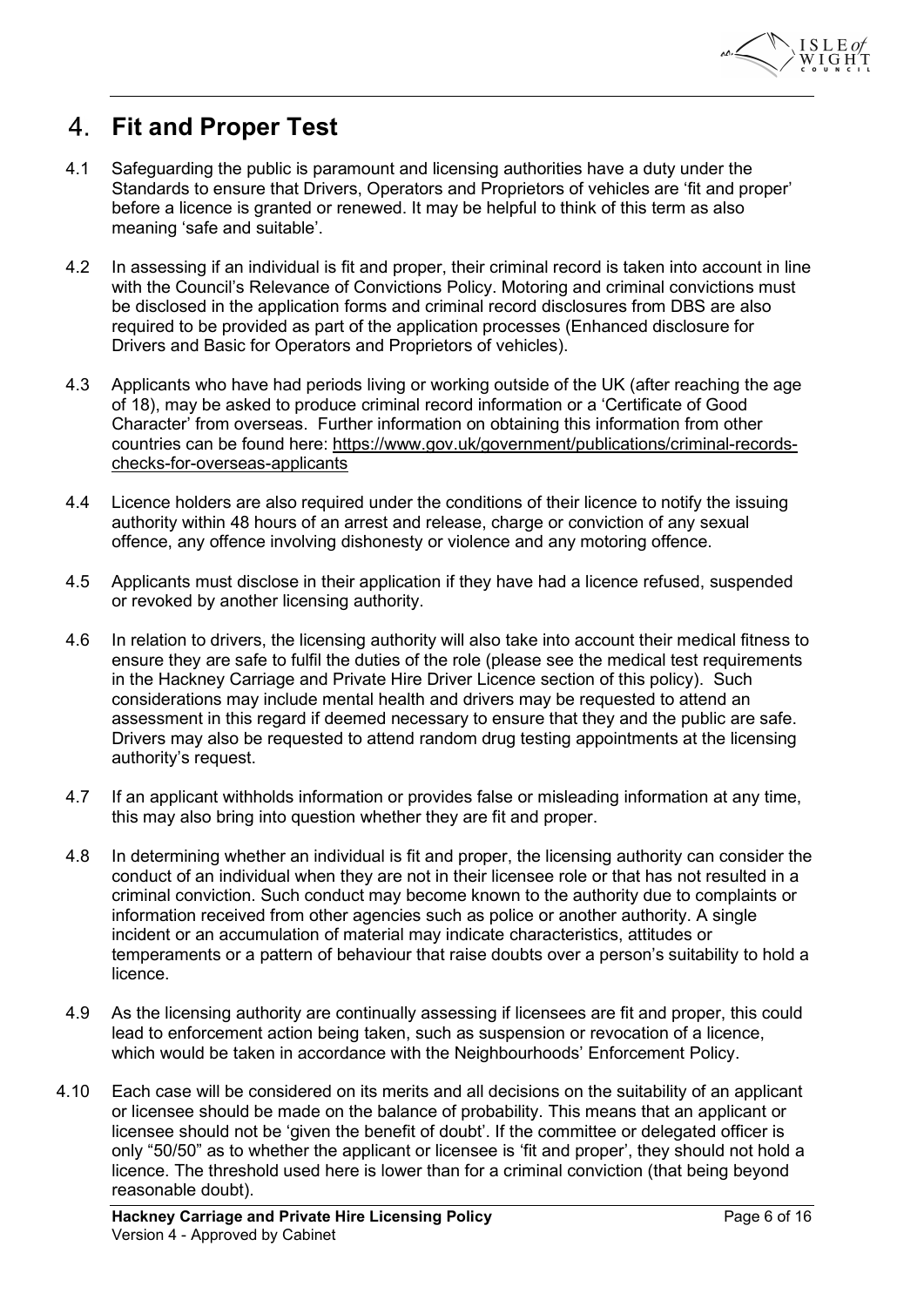

4.11 It is suggested that it may be helpful for licensing authorities to consider the following question in determining their assessment overall:

Without any prejudice, and based on the information before you, would you allow a person for whom you care, regardless of their condition, to travel alone in a vehicle driven by this person at any time of day or night?

- 4.12 If, on the balance of probability the answer to this question is 'no', the Standards require licensing authorities to refuse a licence.
- 4.13 The licensing authority may engage with the police to ensure that, when they believe a licensee presents a risk to the travelling public, they use their Common Law Police Disclosure powers to share information.
- 4.14 Information may also be shared with other internal departments such as School Transport or Adult Social Care as well as other licensing authorities in the interests of ensuring public safety.

# All Hackney Carriage and Private Hire Vehicles

## New Applications

- 5.1 New applications and Renewals for vehicle licences must be submitted to the Council's Licensing Department using the prescribed form and accompanied by the following:
	- The relevant fee
	- The vehicle's registration document (V5/'Log Book')
	- A valid certificate of insurance
	- A Certificate of Compliance inspection sheet dated no more than seven days prior to the application date (if the vehicle is more than one year old)
	- any other information deemed necessary to assist with the determination of an application
- 5.2 Where a vehicle registration document cannot be provided at the time of application, it must be provided within one month of the vehicle licence being granted.
- 5.3 Anyone who is the owner or involved with the keeping, employing, or letting to hire of the vehicle must be included as an applicant.
- 5.4 The number of passengers that the vehicle will be licensed to carry will be determined by the licensing authority taking into account the amount of general space, luggage space and the proposed use of the vehicle along with any other factors that may be relevant. This number may therefore be less than the number of seats it has.
- 5.5 When considering licensing a new vehicle or replacing an existing vehicle the Trade is encouraged to seriously consider using a 100% electric or other green energy powered vehicles. By using these vehicles not only will this help reduce fuel and servicing costs, it will contribute towards both the national and local Climate Change agendas.

### Renewals

- 5.6 All vehicle licences must be renewed annually.
- 5.7 If the vehicle licence is not renewed within 7 days after the expiry date, any subsequent renewal application will be treated as a new vehicle application.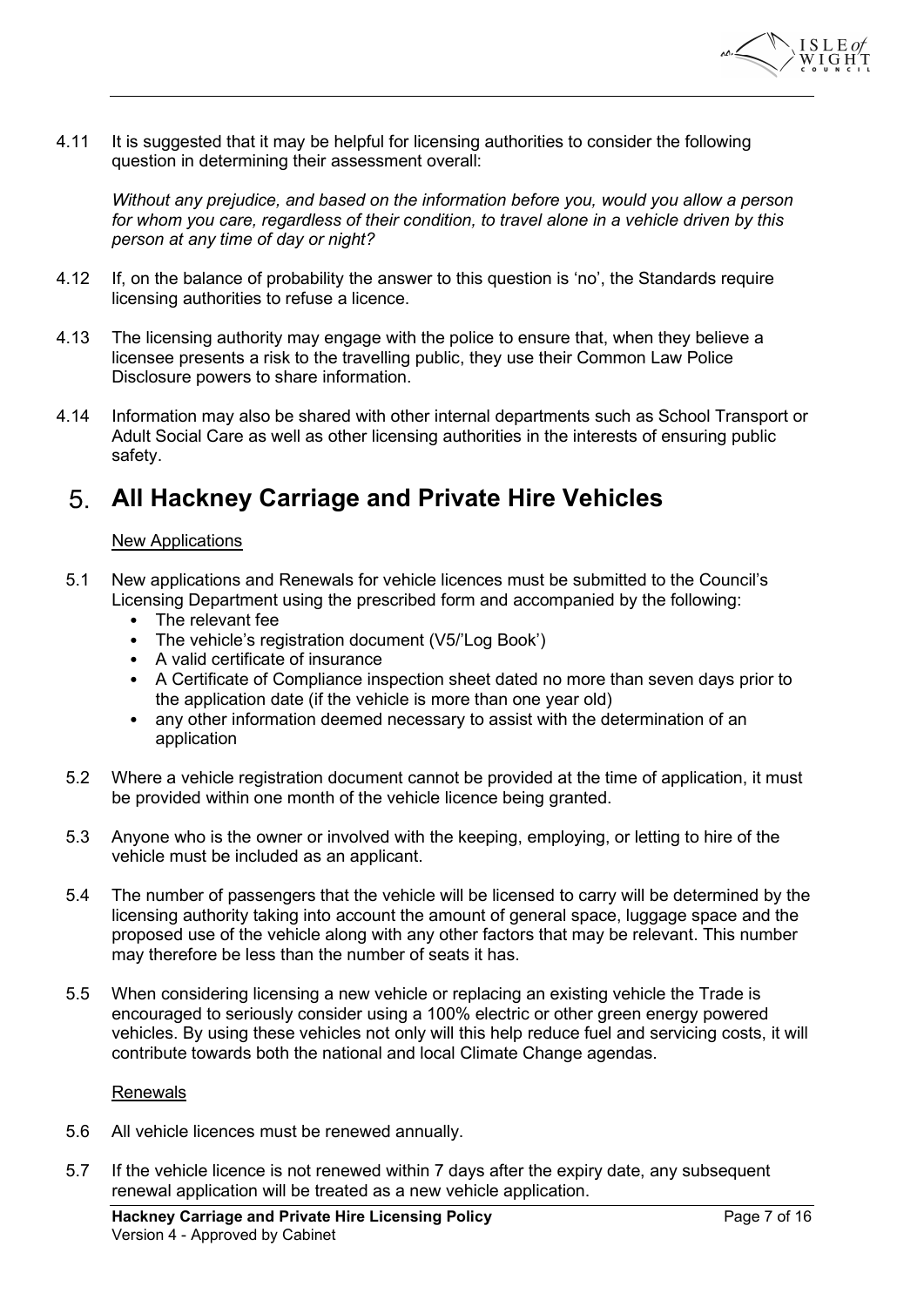

5.8 There is no upper age limit for vehicles, however all vehicles must be kept in good order both mechanically and visually to the acceptance of the Licensing Authority.

## Vehicle Requirements

- 5.9 Vehicles must comply with the following requirements as well as the criteria outlined in the relevant vehicle specific section of the policy when presented to be licensed on application, renewal and during the period of any licences issued (some items may not be applicable to vintage Private Hire vehicles and/or Non-Motorised vehicles with prior agreement):
	- a) The vehicle must be less than 3 years old or 5 years for 100% electrically powered vehicles.
	- b) The vehicle has at least 4 side opening doors, which may be opened from the inside and the outside. Minibuses and people carrier type vehicles must have at least 3 doors not including any tailgate or rear doors.
	- c) CCTV may only be installed with the written permission of the licensing authority and in accordance with data control requirements.
	- d) No smoking signs must be fitted in a prominent position in full view of all passengers.
	- e) Signage must also be displayed in a prominent position informing the passenger how to raise a concern or make a complaint to the licensing authority.
	- f) The vehicle must have sufficient means for any passenger to communicate with the driver.
	- g) A suitable amount of storage for passenger luggage must be provided, and, ideally, separated from the passenger compartment. Estate type vehicles must have a guard fitted between the passenger and the luggage compartments.
	- h) Written approval must be obtained in writing from the Licensing Authority before any advertisements, signs, notices, illuminations or other marks appear on a vehicle.
	- i) All vehicles during the licence period and on presentation for renewal must have fixed to the outside rear of the vehicle, in full view of the driver of a vehicle behind, the licence plate provided by the Isle of Wight Council.
- 5.10 Failure to comply with the standards set for vehicle in this section and the relevant specific section of the policy for the vehicle may result in a licence being refused or suspended until such time as compliance is achieved.
- 5.11 Proprietors may be requested to present their vehicles for an inspection or Compliance Test at any time during the licence period and if issues are identified, the licence may be suspended until these are resolved.
- 5.12 Applications for non-motorised vehicles will be determined individually please refer to the relevant section in this policy for further details.

## Hackney Carriage Proprietor Licence (Hackney Carriage Vehicles)

- 6.1 Hackney Carriage vehicles must also meet the following criteria on application, renewal and whilst the vehicle is licensed:
	- a) The vehicle must be wheelchair accessible on initial application
	- b) The bodywork of all vehicles must be silver in colour
	- c) The vehicle has an electronic taximeter of a type approved by the Council which is securely fixed in the hackney carriage in a position which is satisfactory to the Council. The taximeter must be set to charge in accordance with the most up to date approved Table of Fares.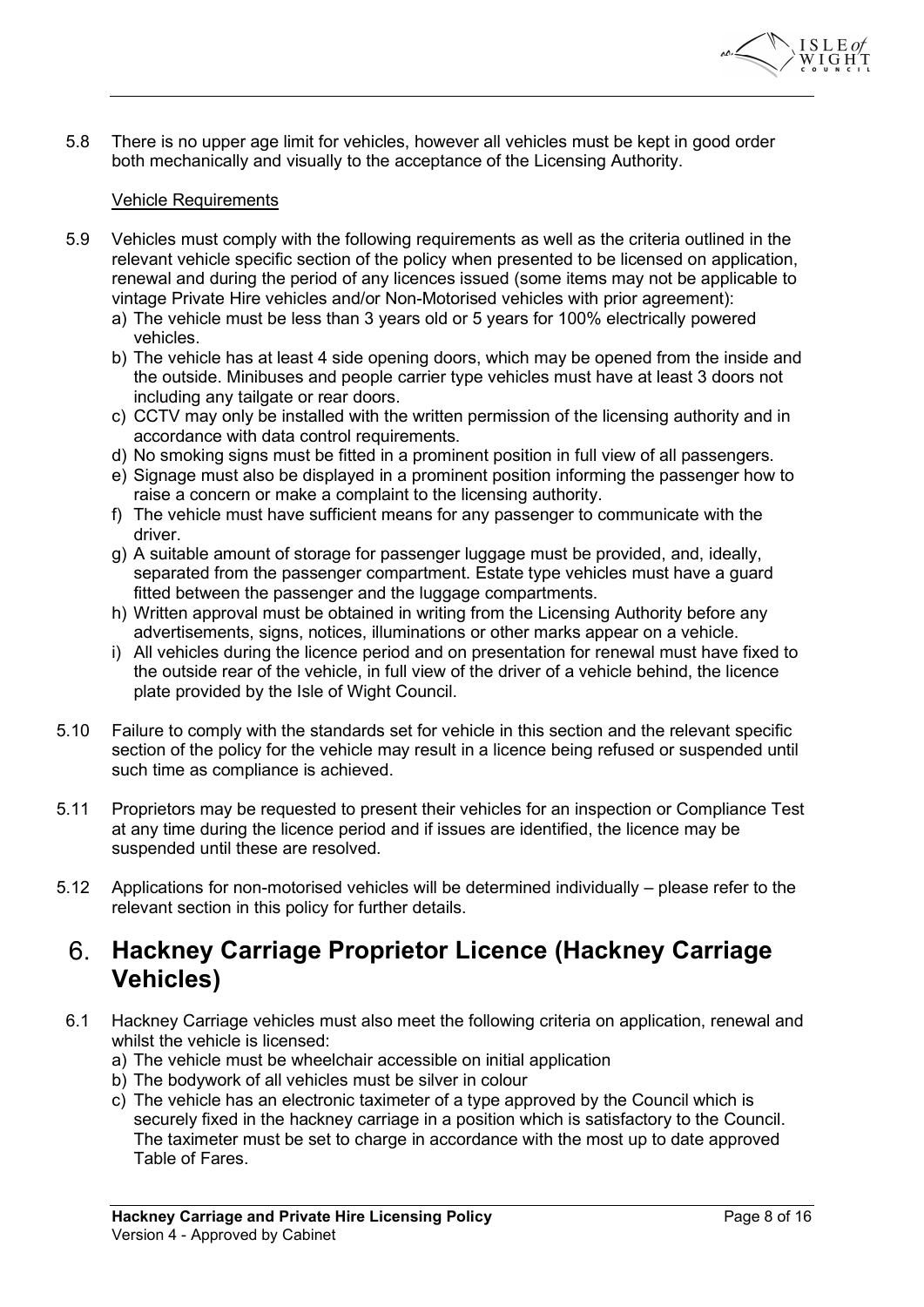

- d) The vehicle must have a roof light or another method approved by the Council to indicate to the public that the vehicle is available for hire
- e) The vehicle must be designed to carry at least four passengers
- f) The vehicle must be right hand drive
- $\alpha$ ) A copy of the most up to date Table of Fares must be fixed in a prominent position in full view of all passengers.

# Private Hire Vehicle Licence

- 7.1 In some cases, the licensing department will consider licensing a vehicle which is more than 3 years old or is silver in colour, i.e., vintage and luxury vehicles. In these cases, additional information and tests may be required to determine its suitability as a private hire vehicle.
- 7.2 Private Hire vehicles must also meet the following criteria on application, renewal and whilst the vehicle is licensed:
	- a) All vehicles must have fixed to each front door of the vehicle private hire door stickers provided by the Isle of Wight Council.
	- b) If a taximeter is fitted it must be an accurate electronic type approved by the Council and must be fixed in the vehicle in a safe manner and in a position which is satisfactory to the Council. It must be set to charge in accordance with the most up to date approved Table of Fares.
- 7.3 The applicant may apply to the Licensing Authority for exemption from the requirement to display the Council's standard Private Hire plate on the vehicle. Such an exemption will only be granted for vehicles that are deemed 'executive' by virtue of the work they undertake, such as, but not exclusively, contracts with businesses where unmarked vehicles are required for transporting VIPs and dignitaries. In such circumstances a less conspicuous plate will be issued along with an exemption from displaying the Council's door stickers. The Council may require additional information from the applicant in order to grant such an exemption.
- 7.4 Where the Council has granted an exemption from displaying the Council's standard Private Hire plate and door stickers, the applicant for renewal must submit a request for this exemption to continue. The Council may require additional information from the applicant to continue applying such an exemption.

#### $8<sub>1</sub>$ Tuk Tuks and Non-Motorised Vehicles

- 8.1 Nothing in these requirements shall detract from the Council's duty to consider each case on its merits and the conditions shall be applied accordingly.
- 8.2 In addition to the standard documentation required for a Hackney Carriage Proprietor or Private Hire Vehicle licence application, the applicant must provide the following with their application:
	- a) Public Liability Insurance (minimum £5,000,000)
	- b) Risk Assessment for the operation (template available to assist with this)
	- c) An operating plan with details of the proposed business including:
		- i the areas and routes that the vehicle(s) will be operating,
		- ii written approval from the Isle of Wight Highways Authority for any routes and pickup and drop-off points that are proposed
		- iii the proposed fares to be charged
	- d) any other information deemed necessary to assist with the determination of an application

## Additional requirements for Tuk Tuk/Pedicab/Rickshaw vehicles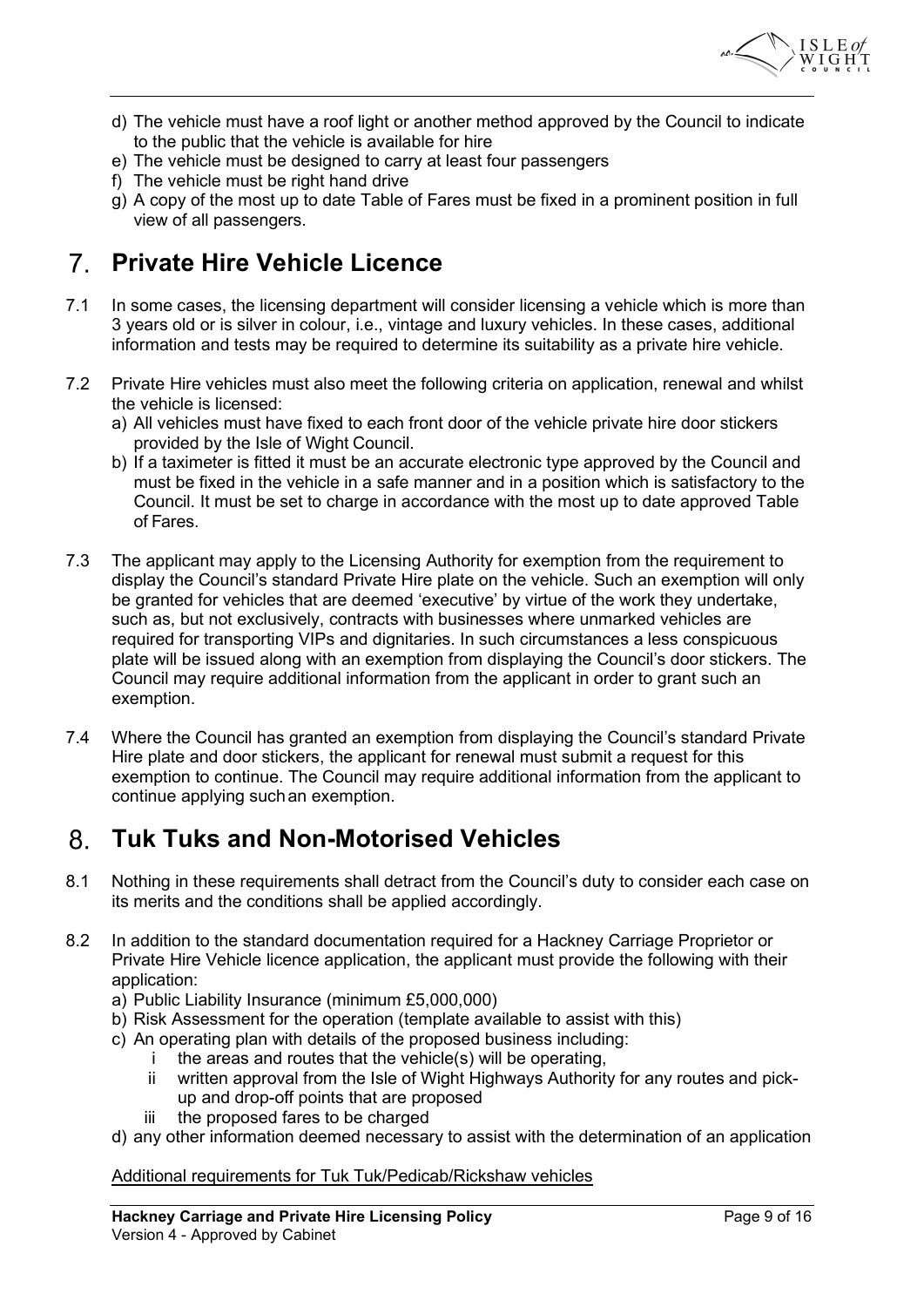

- 8.3 All vehicles must have either Individual Vehicle Approval or European Certificate of Conformity.
- 8.4 All vehicles must comply with all current statutory requirements for road vehicles and any other legislation that affects the construction and use of Tuk Tuk or pedal cycle style vehicles.
- 8.5 A vehicle proposed to be licensed will be subject to a mechanical examination by inspectors appointed by the Council.
- 8.6 Vehicles must also meet the following criteria on application, renewal and whilst the vehicle is licensed:
	- a) The bodywork of the vehicle is in good condition and the paint work is clean and well maintained.
	- b) Any roof covering is watertight.
	- c) The condition, fixing and routing or positioning of electric cables and fittings, if any, are such that there is no risk of electrical fire or other incident.
	- d) The vehicle is provided with an audible warning device such as a bell or a horn,
	- e) Any door hinges, locks and handrails and any grab handles fitted to the vehicle are secure and sound, and not liable to injure any passengers or damage or soil their clothing or luggage.
	- f) A suitable spare wheel and tyre is provided and readily available for use or an alternative temporary repair system is provided, together with the tools and equipment required to carry out any emergency replacement or repairs required to the vehicle.
	- g) The vehicle is fitted with seatbelts to each seat. The seat belts shall be readily accessible for use by all passengers.
	- h) The fittings and furniture of the vehicle are clean, well maintained and, in every way, fit and safe for public use.
	- i) Any internal linings of the vehicle are sound, clean and not liable to damage or soil passengers clothing or luggage, and the floor is provided with a carpet, mat or other suitable, non-slip floor covering which is sound and clean.
	- j) The seats are properly cushioned and covered by a water-resistant material and covers are in a sound and clean condition, which may be easily cleaned and dried.
	- k) Any entry and exit steps are made of or fitted with non-slip material.
	- l) The vehicle must be fitted with retractable rain coverings that cover both sides and the rear of the vehicle and are secured to ensure the vehicle remains watertight. The covers must be transparent to allow the driver unrestricted views out of the vehicle.

## Additional requirements for Horse and Carriage Omnibus Hackney Carriage

- 8.7 All vehicles must comply with all current statutory requirements for road vehicles and any other legislation that affects the construction and use of carriage style vehicles.
- 8.8 Any horse proposed to be used in connection with the service must:
	- be at least 6 years of age
	- be free from lameness
	- not be employed whilst under any veterinary treatment
	- be regularly and competently shod; their shoes must be properly fitted by a registered farrier
- 8.9 Any proposed carriage should also have:
	- a) Fixed seating with a carrying capacity of 16 inches (40 cm) per person conveyed, measured along the front edge of the seat, excluding wheel arch or similar restrictions,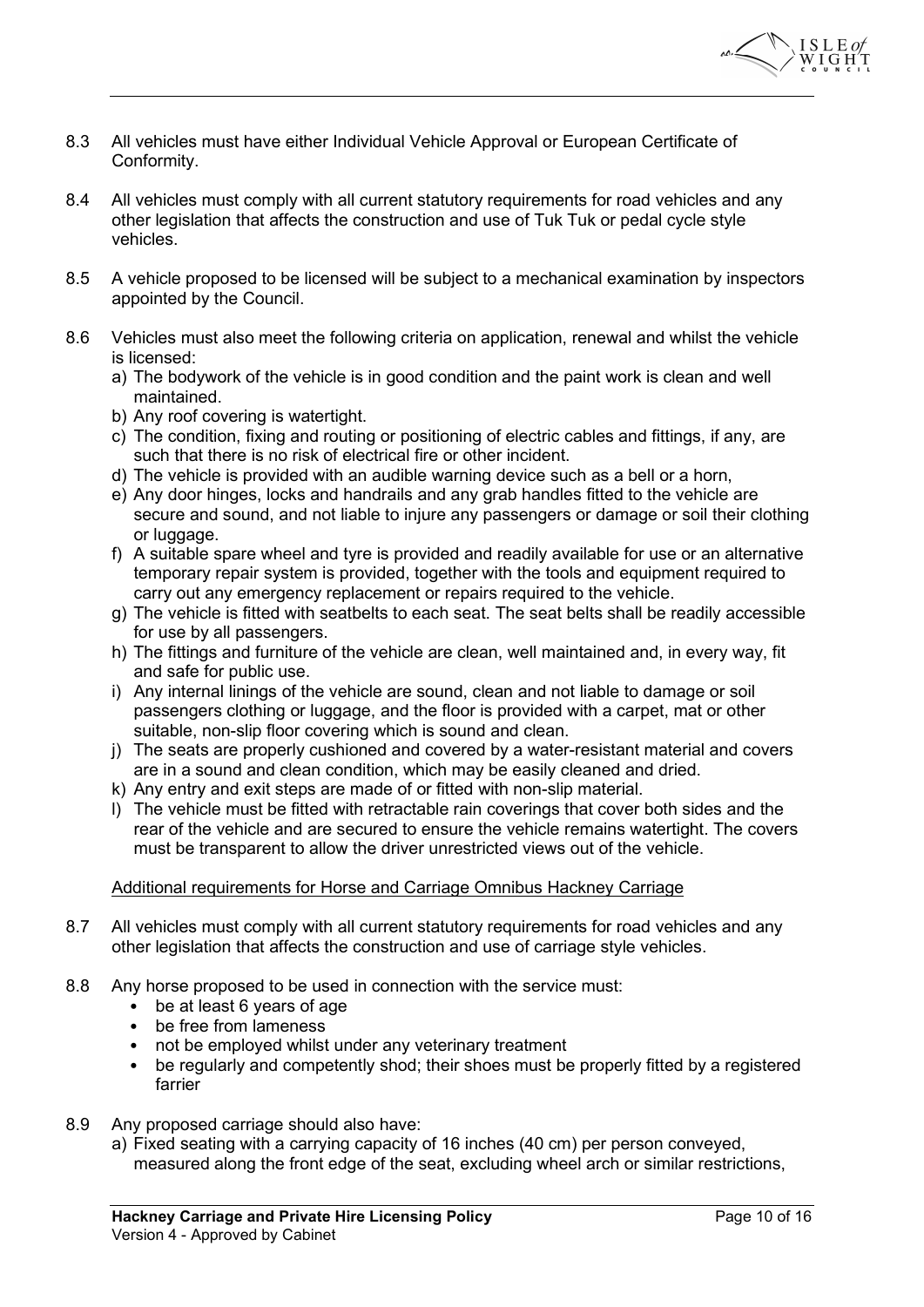

- b) Sufficient harnesses and tack to ensure that the driver at all times is able to effectively control the horse and steer the carriage as required,
- c) Sufficient access steps, doors and sides, designed so as to ensure safe access for and carriage of, the passengers to be conveyed in the vehicle,
- d) Sufficient means of securing the carriage against adverse weather conditions to ensure the comfort of passengers conveyed therein in inclement weather,
- e) An independent, efficient and effective braking system. In the case of a horse and carriage omnibus, this shall be fitted with a sufficient drag-chain and slipper, or other sufficient brake and the braking machinery shall at all times be maintained in an efficient condition.
- f) Sufficient working front and rear obligatory lamps and reflectors so as to warn other road users of the presence of the omnibus and horse in conditions of poor lighting and restricted visibility.
- g) The seats of the vehicle must be properly cushioned or covered, fittings and furniture must be kept clean and adequate for the convenience of persons traveling in the vehicle.
- 8.10 Any proposed horse and carriage service must provide the following with their application: a) Details of their Harness Horse Groom and confirmation of their competence (they must hold a Level 2 Diploma from British Driving Society or equivalent)
	- b) Inspection report from British Driving Society to verify that the carriage to be used is safe and fit for purpose
	- c) Inspection report from a registered equine veterinary surgeon to verify that the horse(s) are fit to be used for the proposed activity including:
		- i horse passport and microchip details
		- ii proposed working schedule for each horse and confirmation from the surgeon that this is appropriate for the relevant horse (in any case a working period must not exceed 6 hours in a day with no more than 3 consecutive hours spent working without the horse being allowed at least 1 hour's rest, which will include the provision of food and water)
		- iii photographs (from each side and head on) of each horse. The surgeon must certify the photographs as being true representations of the horse that is the subject of each certificate of fitness
- 8.11 Any proposed drivers of a horse and carriage must hold the Code of Practice Assessment qualification from the British Driving Society.

#### 9. Replacement Vehicles

- 9.1 Owners of licensed Hackney Carriage and Private Hire Vehicles can request to replace their existing licensed vehicles at any time.
- 9.2 An application will need to be submitted to the Council's Licensing Department using the prescribed form along with the relevant fee.
- 9.3 A replacement vehicle will only be considered if it is:
	- A substantial improvement on the existing licensed vehicle and
	- Available for a full inspection by the Licensing Department.
	- The vehicle must be a 'like for like' replacement i.e., if previous vehicle was wheelchair accessible, then the replacement vehicle must be tec.
- 9.4 The replacement vehicle must comply with all relevant standards and criteria detailed within this policy.
- 9.5 If the existing licensed vehicle has been licensed as a wheelchair accessible vehicle the replacement vehicle must also be wheelchair accessible.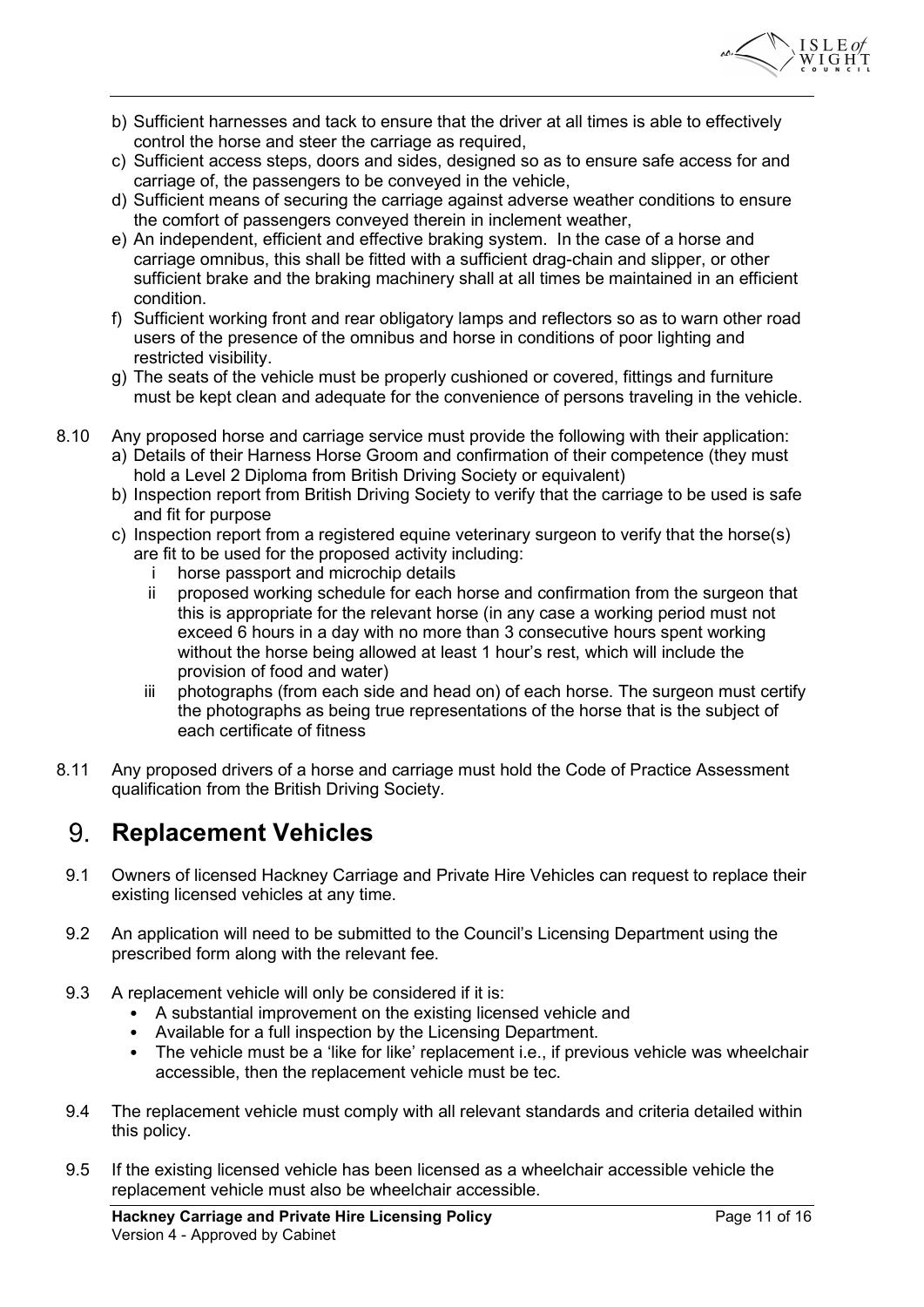

- 9.6 If the vehicle is approved as a suitable replacement the Licensing Department will provide provisional approval. The vehicle will then only be licensed when the following documents are supplied:
	- a) A valid insurance certificate
	- b) A valid Certificate of Compliance inspection sheet dated no more than seven days prior to the application date
	- c) Any other relevant documentation as detailed in the previous sections
- 9.7 From January 2025, no vehicle more than 10 years old will be licensed as a replacement vehicle (the only exceptions being vintage vehicles licensed for Private Hire as referred to above).

# 10. Private Hire Operator Licence

## New Applications

- 10.1 An application for a Private Hire Operator licence must be submitted to the Council's Licensing Department using the prescribed form and accompanied by:
	- the relevant fee
	- A Basic criminal record disclosure certificate from DBS (dated within the previous 28 days of the application submission) unless the individual is a driver licensed with the **Council**
	- Any other information the Licensing Department may require on request
- 10.2 A Private Hire Operator's licence will be issued for a period of five years, although applicants may if they wish apply for any whole year period between one and five years.
- 10.3 Separate fees will be published for a one, two, three, four and five year licences in the event the Council agrees to issue a Private Hire Operator's licence for a shorter period. The total fee for each licence period must be submitted with the application.
- 10.4 Licensing authorities will assess whether an applicant for a Private Hire Operator licence or the existing holder of a Private Hire Operator licence meets the 'fit and proper' test.
- 10.5 Private Hire Operators who at the time of their application are also licensed drivers will not be required to submit a basic DBS certificate as part of their application for an operator's licence. If the individual ceases to hold a driver licence, then a basic certificate will be required immediately.
- 10.6 In the case of an application being made for a Private Hire Operator licence by a company or partnership; the licensing authority will apply the 'fit and proper' test to each of the directors or partners in that company or partnership. A basic DBS certificate will be required from each individual.
- 10.7 If, during the licence period, the directors or partners of the company or partnership change, the licence holder must notify the licensing authority as additional DBS disclosures may be required.

### Renewals

- 10.8 Operators must renew their licence by completing the prescribed application form which must be accompanied by the following:
	- The relevant fee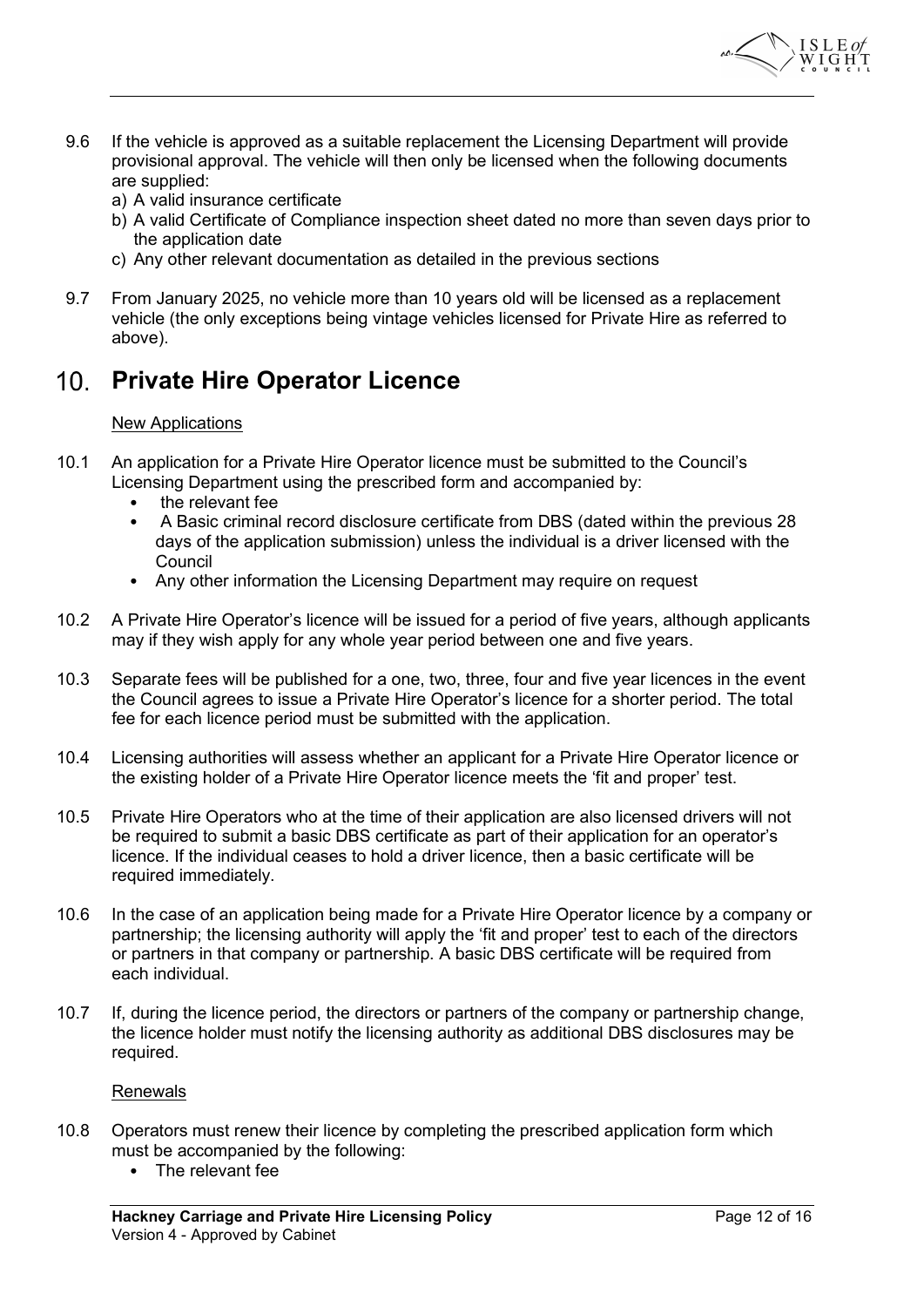

- A Basic criminal record disclosure certificate from DBS (dated within the previous 28 days of the application submission) unless the individual is a driver licensed with the **Council**
- A copy of the last three months' booking records
- Any other information the Licensing Department may require on request

## Operator Requirements

- 10.9 All licensed operators must comply with the following criteria on application, renewal and whilst they are licensed:
	- a) A register must be maintained of all booking and dispatch staff who have contact with the public, and/or oversee the dispatching of vehicles.
	- b) A policy must be in force regarding employment of ex-offenders in roles that would require them to be on the register and this policy must be produced on request to the licensing authority.
	- c) Operators must be able to evidence that they have had sight of a Basic DBS certificate (dated less than 28 days prior to viewing) on all individuals listed on their register of booking and dispatch staff and ensure that Basic DBS checks are conducted on any individuals added to the register. Such checks and employment must be compatible with their policy on employing ex-offenders.
	- d) It must be a condition of employment for any booking and dispatch staff to advise the operator of any convictions while they are employed in this role.

#### $11<sub>1</sub>$ Hackney Carriage and Private Hire Driver Licence

### New Applications

- 11.1 The Council will only issue joint Hackney Carriage and Private Hire Driver licences (unless the vehicle to be driven is not motorised).
- 11.2 A Hackney Carriage and Private Hire Driver's licence will be issued for a period of three years. Applicants may apply for a one or two year licence if they wish and separate fees will be published for a one, two, and three year licence. The total fee for each licence period must be submitted with the application.
- 11.3 Applicants must have held a full driving licence for at least one year before an application will be accepted.
- 11.4 An application for a Hackney Carriage/Private Hire Driver Licence must be submitted to the Council's Licensing Department using the prescribed form and must be accompanied by the following:
	- The relevant application fee
	- Evidence confirming the applicant's right to live and work in the UK (where applicable)
	- If applicable, a request for an exemption certificate under section 166 of the Equality Act 2010 (see below)
	- Any other information the Licensing Department may require on request
- 11.5 Applications for drivers of non-motorised vehicles may be required to submit alternative or additional documents depending on the vehicle they will be operating.
- 11.6 A DVLA D796 Driving Entitlement Consent form must be signed. The consent provides the Licensing Department with authority to check the applicant's driving licence at any time during the licence period.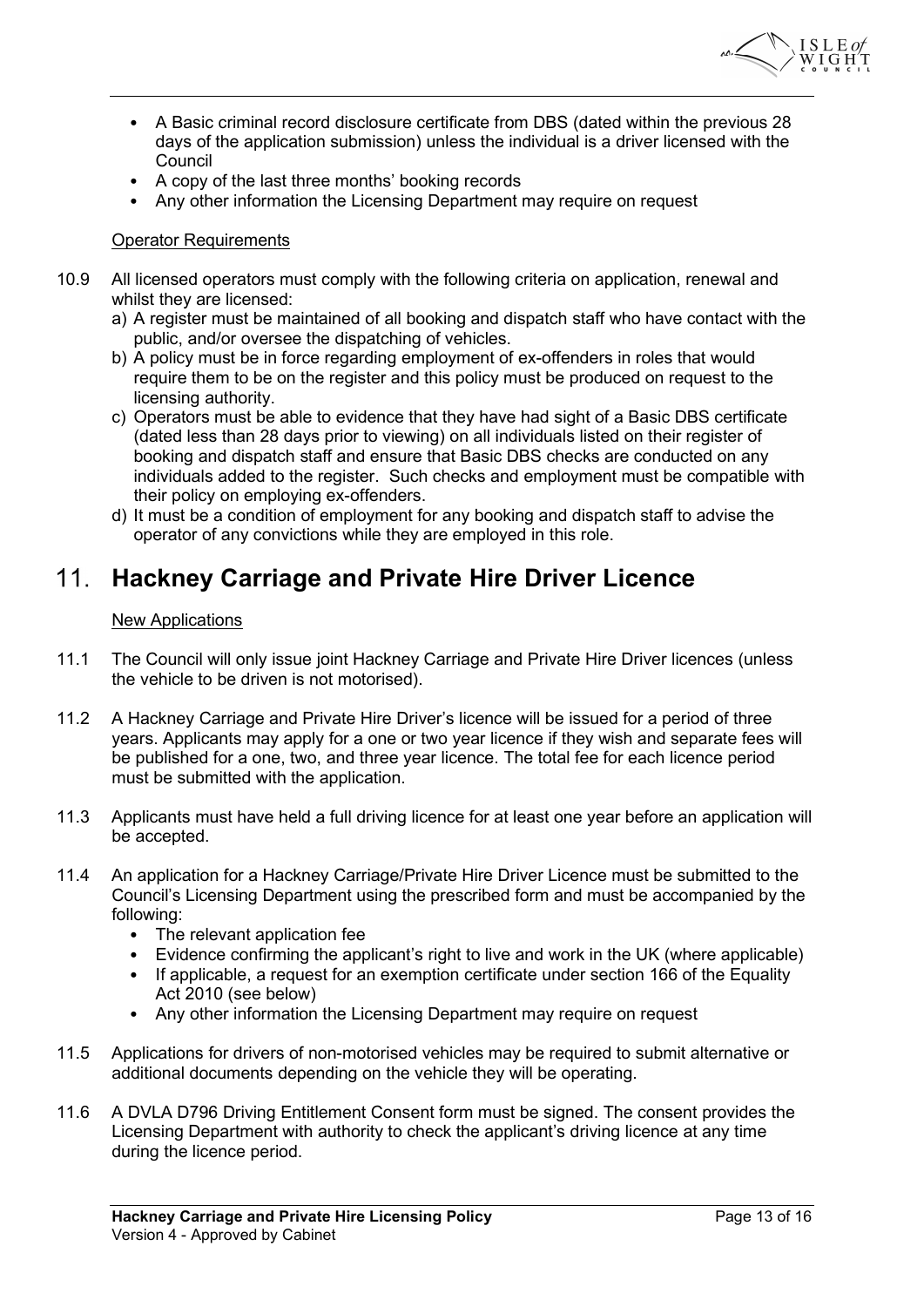

- 11.7 All applicants who have lived in the UK for less than five years must provide documentary evidence confirming their right to live and work in the UK. The provision of a National Insurance number in isolation is not sufficient for the purposes of establishing the right to live and work in the UK.
- 11.8 Drivers who are not able to assist passengers as required under section 165 of the Equality Act 2010 due to an illness or disability must request an exemption certificate from these duties. Any request under this legislation must be supported by a letter from a doctor stating that the driver is not fit to assist passengers due to:
	- Medical grounds, or
	- The person's physical condition which makes it impossible or unreasonably difficult for the person to comply with those duties.
- 11.9 An application for an exemption certificate under section 166 of the Equality Act 2010 can be made at any time, but the driver must provide a new letter on renewal of their licence.
- 11.10 Once an application is submitted to the Licensing Department, the following will also be required as part of the application process:
	- Enhanced DBS criminal record disclosure
	- Group 2 Medical check
	- Safeguarding training
	- An oral and written knowledge and topography test
- 11.11 An Enhanced disclosure from DBS must be provided as part of the application and renewal process. DBS offer an Update Service allowing applicants to give their consent for the licensing authority to check the status of a certificate online at any time. Subscription to this service removes the need for new certificates to be requested during the licence period and on renewal which lessens potential delays in relicensing.
- 11.12 All applicants must pass a test to confirm they have the knowledge required to fulfil the duties of being a licensed driver. If the applicant fails this test, they can retake the test up to a maximum of five times until the pass mark is obtained. Each additional knowledge and topography test will be at the applicant's expense. If the applicant fails five tests, a licence will not be granted.
- 11.13 All applicants must also be able to demonstrate oral and written English language skills as part of the knowledge test. A lack of language proficiency could impact on a driver's ability to understand written documents, such as policies and guidance relating to the protection of children and vulnerable adults and applying this to identify and act on signs of exploitation.

### Renewals

- 11.14 An application for a renewal of Hackney Carriage/Private Hire Driver Licence must be submitted to the Council's Licensing Department using the prescribed form and along with the following:
	- The relevant application fee
	- If applicable, a request for an exemption certificate under section 166 of the Equality Act 2010
	- Enhanced DBS criminal record disclosure
	- Safeguarding training
	- Any other information the Licensing Department may require on request
- 11.15 Renewal applications for non-motorised drivers will be required to submit updated documents of the type requested at the time of their original licence application.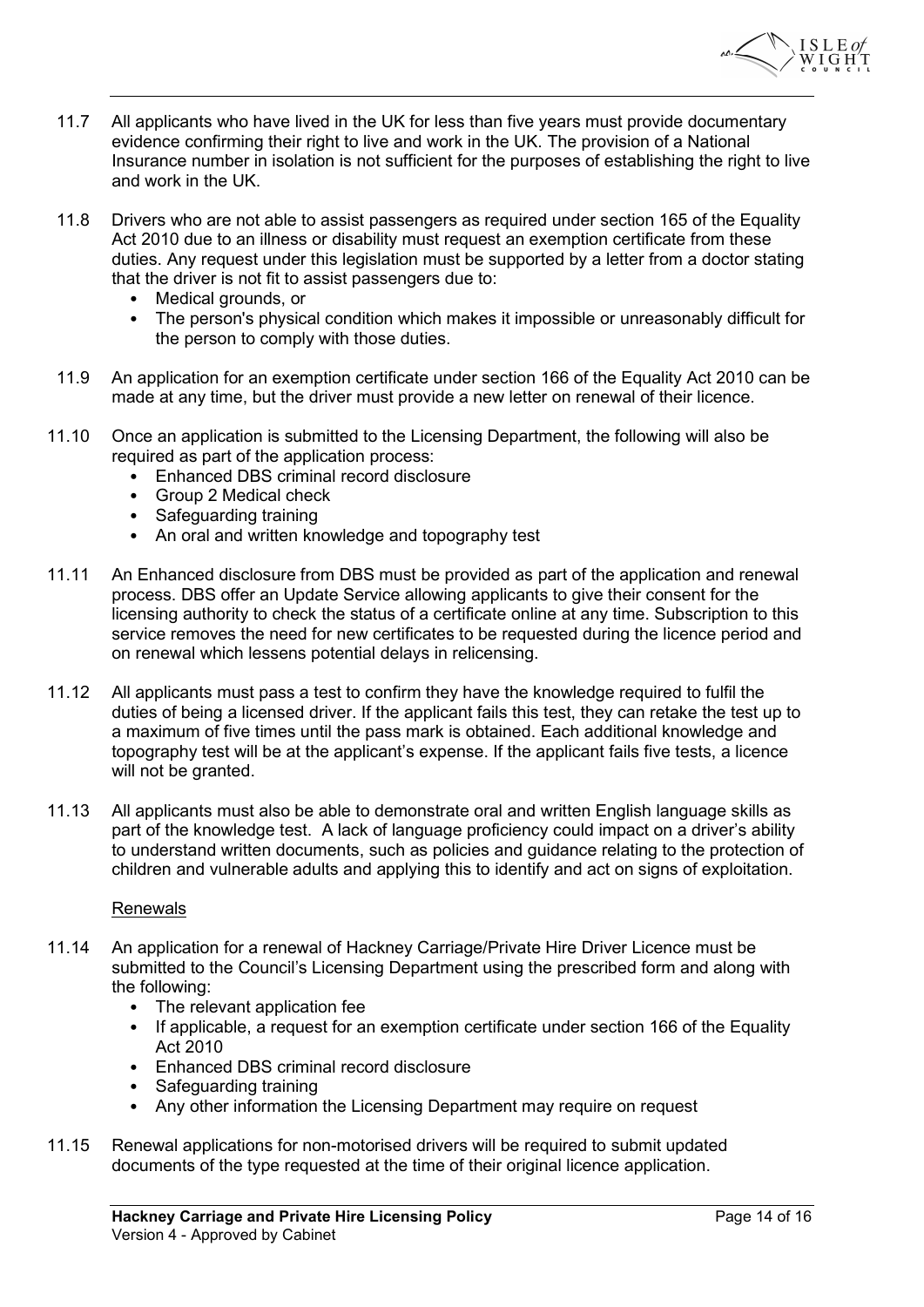

#### Driver Requirements

- 11.16 All licensed drivers must comply with the following criteria on application, renewal and whilst they are licensed:
	- a) Group 2 medical examination must be carried out every five years up to age 65 years unless restricted to a shorter period for medical reasons.
	- b) From the age of 65 years, drivers must have a Group 2 medical examination annually.
- 11.17 The Licensing Authority may request a driver at any reasonable time to have a Group 2 medical check. The Licensing authority will explain to the driver why the medical check is required. If the medical examination is not completed the driver's licence may be suspended or revoked in line with the Neighbourhoods' Enforcement Policy.
- 11.18 The licensing authority may at any time request that a driver retake the knowledge and/or topography test at their discretion. If the driver fails the test, they can retake it up to a maximum of five times until a pass mark is obtained. The new licence will not be granted until the required pass mark has been obtained. If the applicant fails five tests a licence will not be granted or the licence will be revoked.
- 11.19 Failure to comply with the standards set for Hackney Carriage/Private Hire Drivers in this policy may result in the driver not being licensed or their licence being suspended until such time as compliance is achieved.

#### Transfer of Interest (New Owners of Licensed Vehicles)  $12<sub>1</sub>$

12.1 If the owner of a licensed vehicle changes during the licence period, the owner must notify the Licensing Department that they no longer have an interest in the vehicle and the new owner must submit a new licence application for the vehicle.

#### $13<sub>1</sub>$ Determination of Applications and Appeals

- 13.1 In normal circumstances the Licensing Department will determine each application taking into account this policy along with the documentation supplied by the applicant including the results of the DBS check and the Council's Policy Relating to the Relevance of Convictions.
- 13.2 The licensing authority will usually aim to process and determine applications within the following timescales:
	- Vehicle licence applications within 14 days
	- Replacement vehicle applications within 14 days
	- Private Hire Operator Licence 14 days
	- New driver applications within 28 days (DBS returns may cause a delay)
	- Renewal driver applications within 14 days
- 13.3 In some circumstances officers may refer an application to a panel of senior officers or to the Licensing Committee for a decision, in which case, the above timescales will be not be applicable as the determination period will be longer.
- 13.4 The applicant will be informed in writing that their application has been referred and at least 10 working days' notice will be given to the applicant of such a hearing or panel meeting.
- 13.5 In this instance, the applicant and the licensing authority may invite any persons who support their case to attend the hearing and these persons will be given the opportunity to address the panel or committee during the meeting.